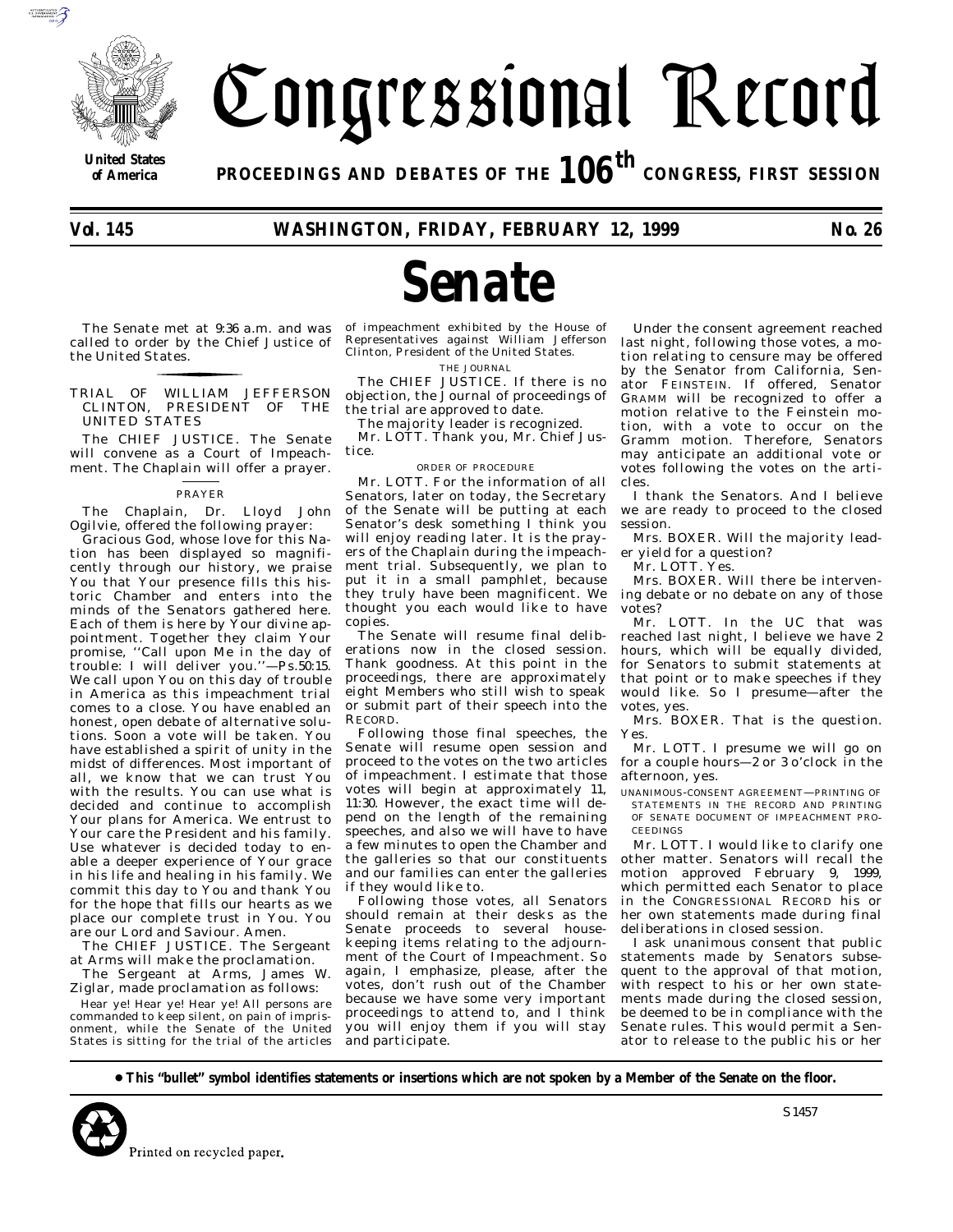statement made during final deliberations in closed session, except that, in doing so, a Senator may not disclose any remarks of the other Senators made during deliberations, without the prior consent, of course, of that Senator.

I further ask unanimous consent that Senators have until Tuesday, February 23, 1999—that would be the Tuesday after we come back—to have printed statements and opinions in the CON-GRESSIONAL RECORD, if they choose, explaining their votes.

Finally, I ask unanimous consent that the Secretary be authorized to include these statements, along with the full record of the Senate's proceedings, the filings by the parties, and the supplemental materials admitted into evidence by the Senate, in a Senate document printed under the supervision of the Secretary of the Senate, that will complete the documentation of the Senate's handling of these impeachment proceedings.

Mr. REID. Mr. Leader, point of clarification. I had a couple of Members ask, does it take an affirmative act of a Senator to get their speech placed in the RECORD or does it happen automatically?

Mr. LÕTT. I believe it does take an affirmative act. It is not automatic.

Mr. REID. To whom should that be given?

Mr. LOTT. It should be given to the clerks at the desk, or to Marty on your side, or your secretary of the minority, or the secretary of the majority. They will get it into the RECORD at the right place.

So I believe, once again, we are ready to go to our closed session.

Mrs. HUTCHISON. Will the majority leader yield for a question?

Mr. LOTT. Yes.

Mrs. HUTCHISON. It does not require each person to ask unanimous consent to insert their remarks, just giving it?

Mr. LOTT. Yes. That has already been cleared.

I believe we have a unanimous consent request propounded.

The CHIEF JUSTICE. Without objection, it is so ordered.

The Senate will now go into closed session to complete its deliberations on the articles of impeachment. The Sergeant at Arms is directed to clear the galleries and close the doors of the Senate Chamber.

Mr. LOTT. Mr. Chief Justice, I suggest the absence of a quorum.

The CHIEF JUSTICE. The clerk will call the roll.

The legislative clerk proceeded to call the roll.

#### CLOSED SESSION

(At 9:44 a.m., the doors of the Chamber were closed. The proceedings of the Senate were held in closed session until 12:04 p.m., at which time the following occurred.)

#### OPEN SESSION

Mr. LOTT. Will Senators return to their desks? Managers, thank you for joining us. Would Senators stand, and

the gallery, as the Chief Justice enters the Chamber, please.

The CHIEF JUSTICE. The Senate will be in order.

Mr. LOTT. Mr. Chief Justice, Members of the Senate, the Senate has met almost exclusively as a Court of Impeachment since January 7, 1999, to consider the articles of impeachment against the President of the United States. The Senate meets today to conclude this trial by voting on the articles of impeachment, thereby, fulfilling its obligation under the Constitution. I believe we are ready to proceed to the votes on the articles. And I yield the floor.

The CHIEF JUSTICE. The Chair would inform those in attendance in the Senate galleries, that under rule XIX of the Standing Rules of the Senate, demonstrations of approval or disapproval are prohibited, and it is the duty of the Chair to enforce order on its own initiative.

#### ARTICLE I

The CHIEF JUSTICE. The clerk will now read the first Article of impeachment.

## The legislative clerk read as follows: ARTICLE I

In his conduct while President of the United States, William Jefferson Clinton, in violation of his constitutional oath faithfully to execute the office of President of the United States and, to the best of his ability, preserve, protect, and defend the Constitution of the United States, and in violation of his constitutional duty to take care that the laws be faithfully executed, has willfully corrupted and manipulated the judicial process of the United States for his personal gain and exoneration, impeding the administration of justice, in that:

On August 17, 1998, William Jefferson Clinton swore to tell the truth, the whole truth, and nothing but the truth before a Federal grand jury of the United States. Contrary to that oath, William Jefferson Clinton willfully provided perjurious, false and misleading testimony to the grand jury concerning one or more of the following: (1) the nature and details of his relationship with a subordinate Government employee; (2) prior perjurious, false and misleading testimony he gave in a Federal civil rights action brought against him; (3) prior false and misleading statements he allowed his attorney to make to a Federal judge in that civil rights action; and (4) his corrupt efforts to influence the testimony of witnesses and to impede the discovery of evidence in that civil rights action.

In doing this, William Jefferson Clinton has undermined the integrity of his office, has brought disrepute on the Presidency, has betrayed his trust as President, and has acted in a manner subversive of the rule of law and justice, to the manifest injury of the people of the United States.

Wherefore, William Jefferson Clinton, by such conduct, warrants impeachment and trial, and removal from office and disqualification to hold and enjoy any office of honor, trust, or profit under the United States.

The CHIEF JUSTICE. The Chair reminds the Senate that each Senator, when his or her name is called, will stand in his or her place and vote ''guilty'' or ''not guilty'' as required by rule XXIII of the Senate rules on impeachment.

The Chair also refers to article I, section 3, clause 6, of the Constitution regarding the vote required for conviction on impeachment. Quote: ''[N]o Person shall be convicted without the Concurrence of two-thirds of the Members present.''

#### VOTE ON ARTICLE I

The CHIEF JUSTICE. The question is on the first article of impeachment. Senators, how say you? Is the respondent, William Jefferson Clinton, guilty or not guilty? A rollcall vote is required.

The clerk will call the roll.

The legislative clerk called the roll.

#### ∞[Rollcall Vote No. 17]

[Subject: Article I—Articles of Impeachment Against President William Jefferson Clinton]  $C$ UILTY  $45$ 

|                  | (JULL 1 — 40  |            |
|------------------|---------------|------------|
| Abraham          | Enzi          | Lugar      |
| Allard           | Fitzgerald    | Mack       |
| Ashcroft         | Frist         | McCain     |
| <b>Bennett</b>   | Gramm         | McConnell  |
| Bond             | Grams         | Murkowski  |
| <b>Brownback</b> | Grassley      | Nickles    |
| Bunning          | Gregg         | Roberts    |
| <b>Burns</b>     | Hagel         | Roth       |
| Campbell         | Hatch         | Santorum   |
| Cochran          | Helms         | Sessions   |
| Coverdell        | Hutchinson    | Smith (NH) |
| Craig            | Hutchison     | Smith (OR) |
| Crapo            | Inhofe        | Thomas     |
| DeWine           | Kyl           | Thurmond   |
| Domenici         | Lott          | Voinovich  |
|                  | NOT GUILTY-55 |            |
| Akaka            | Feinstein     | Movnihan   |

Baucus Bayh Biden Bingaman Boxer Breaux Bryan Byrd Chafee Cleland Collins Conrad Daschle Dodd Dorgan Durbin Edwards Feingold Gorton Graham Harkin Hollings Inouye Jeffords Johnson Kennedy Kerrey Kerry Kohl Landrieu Lautenberg Leahy Levin Lieberman Lincoln Mikulski Murray Reed Reid Robb Rockefeller Sarbanes Schumer Shelby Snowe Specter **Stevens** Thompson Torricelli Warner Wellstone Wyden

The CHIEF JUSTICE. On this article of impeachment, 45 Senators having pronounced William Jefferson Clinton, President of the United States, guilty as charged, 55 Senators having pronounced him not guilty, two-thirds of the Senators present not having pronounced him guilty, the Senate adjudges that the respondent, William Jefferson Clinton, President of the United States, is not guilty as charged in the first article of impeachment.

# ARTICLE II

The CHIEF JUSTICE. The clerk will read the second article of impeachment.

# The legislative clerk read as follows:

### ARTICLE II

In his conduct while President of the United States, William Jefferson Clinton, in violation of his constitutional oath faithfully to execute the office of President of the United States and, to the best of his ability, preserve, protect, and defend the Constitution of the United States, and in violation of his constitutional duty to take care that the laws be faithfully executed, has prevented,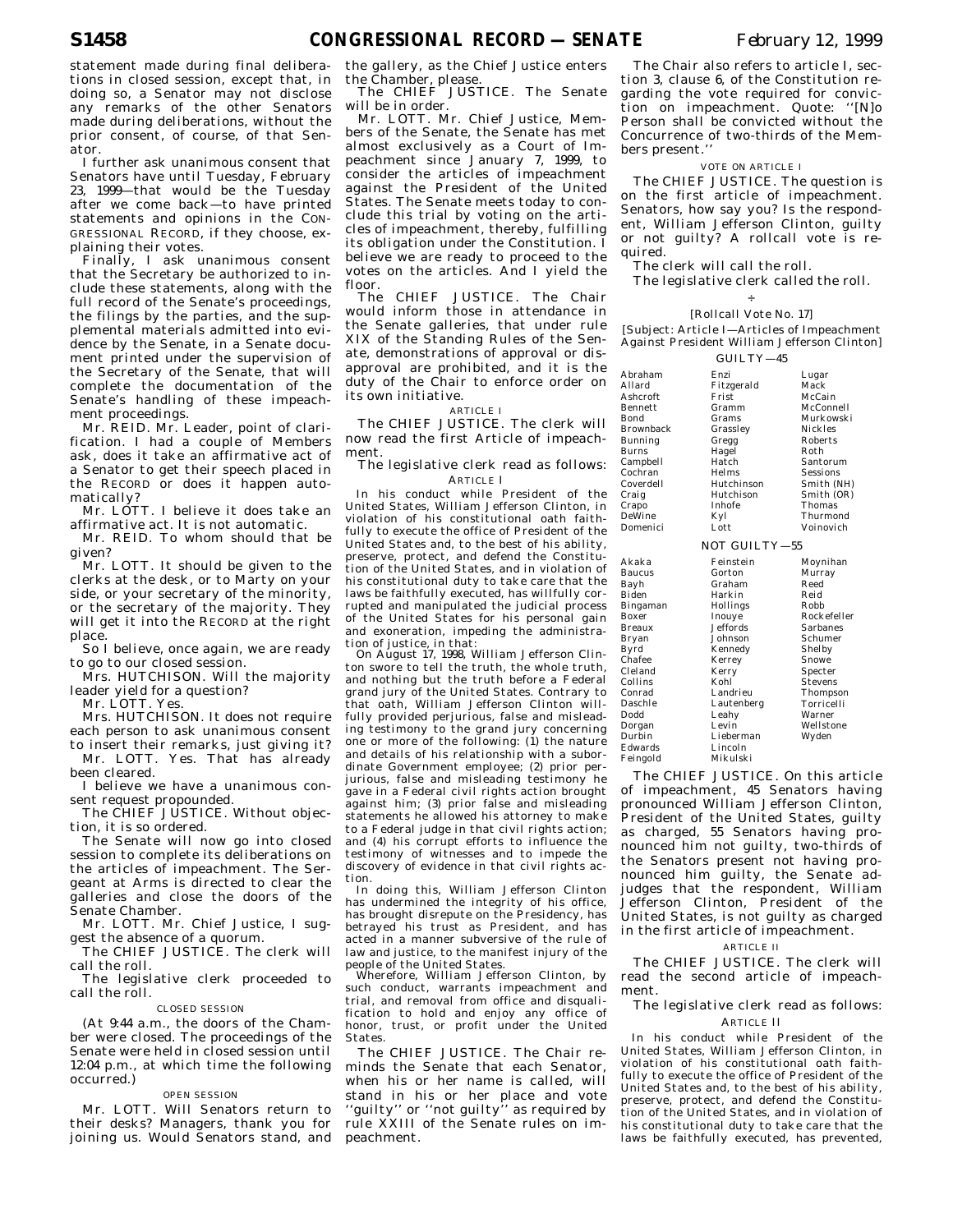$Br$  $B<sub>1</sub>$  $B<sub>u</sub>$ 

 $C_{\mathcal{C}}$  $C<sub>C</sub>$ C<sub>r</sub> C<sub>r</sub>  $\overline{D}$ Domenici En

obstructed, and impeded the administration of justice, and has to that end engaged personally, and through his subordinates and agents, in a course of conduct or scheme designed to delay, impede, cover up, and conceal the existence of evidence and testimony related to a Federal civil rights action brought against him in a duly instituted judicial proceeding.

The means used to implement this course of conduct or scheme included one or more of the following acts:  $B<sub>0</sub>$ 

(1) On or about December 17, 1997, William Jefferson Clinton corruptly encouraged a witness in a Federal civil rights action brought against him to execute a sworn affidavit in that proceeding that he knew to be perjurious, false and misleading.

(2) On or about December 17, 1997, William Jefferson Clinton corruptly encouraged a witness in a Federal civil rights action brought against him to give perjurious, false and misleading testimony if and when called to testify personally in that proceeding.

(3) On or about December 28, 1997, William Jefferson Clinton corruptly engaged in, encouraged, or supported a scheme to conceal evidence that had been subpoenaed in a Federal civil rights action brought against him.

(4) Beginning on or about December 7, 1997, and continuing through and including January 14, 1998, William Jefferson Clinton intensified and succeeded in an effort to secure job assistance to a witness in a Federal civil rights action brought against him in order to corruptly prevent the truthful testimony of that witness in that proceeding at a time when the truthful testimony of that witness would have been harmful to him.

(5) On January 17, 1998, at his deposition in a Federal civil rights action brought against him, William Jefferson Clinton corruptly allowed his attorney to make false and misleading statements to a Federal judge characterizing an affidavit, in order to prevent questioning deemed relevant by the judge. Such false and misleading statements were subsequently acknowledged by his attorney in a communication to that judge.

(6) On or about January 18 and January 20– 21, 1998, William Jefferson Clinton related a false and misleading account of events relevant to a Federal civil rights action brought against him to a potential witness in that proceeding, in order to corruptly influence the testimony of that witness

(7) On or about January 21, 23, and 26, 1998, William Jefferson Clinton made false and misleading statements to potential witnesses in a Federal grand jury proceeding in order to corruptly influence the testimony of those witnesses. The false and misleading statements made by William Jefferson Clinton were repeated by the witnesses to the grand jury, causing the grand jury to receive

false and misleading information. In all of this, William Jefferson Clinton has undermined the integrity of his office, has brought disrepute on the Presidency, has betrayed his trust as President, and has acted in a manner subversive of the rule of law and justice, to the manifest injury of the people of the United States.

Wherefore, William Jefferson Clinton, by such conduct, warrants impeachment and trial, and removal from office and disqualification to hold and enjoy any office of honor, trust, or profit under the United States.

#### VOTE ON ARTICLE II

The CHIEF JUSTICE. The question is on the second article of impeachment. Senators, how say you? Is the respondent, William Jefferson Clinton, guilty or not guilty?

The clerk will call the roll.

The bill clerk called the roll.

The result was announced—guilty 50, not guilty 50, as follows:

[Rollcall Vote No. 18]

[Subject: Article II—Articles of Impeachment against President William Jefferson Clinton]

|                  | GUILTY-50     |            |
|------------------|---------------|------------|
| Abraham          | Frist         | McConnell  |
| Allard           | Gorton        | Murkowski  |
| Ashcroft         | Gramm         | Nickles    |
| Bennett          | Grams         | Roberts    |
| Bond             | Grassley      | Roth       |
| <b>Brownback</b> | Gregg         | Santorum   |
| Bunning          | Hagel         | Sessions   |
| <b>Burns</b>     | Hatch         | Shelby     |
| Campbell         | Helms         | Smith (NH) |
| Cochran          | Hutchinson    | Smith (OR) |
| Coverdell        | Hutchison     | Stevens    |
| Craig            | Inhofe        | Thomas     |
| Crapo            | Kyl           | Thompson   |
| DeWine           | Lott          | Thurmond   |
| Domenici         | Lugar         | Voinovich  |
| Enzi             | Mack          | Warner     |
| Fitzgerald       | McCain        |            |
|                  | NOT GUILTY—50 |            |

| Akaka         | Edwards    | Lieberman       |
|---------------|------------|-----------------|
| Baucus        | Feingold   | Lincoln         |
| Bayh          | Feinstein  | Mikulski        |
| <b>Biden</b>  | Graham     | Moynihan        |
| Bingaman      | Harkin     | Murray          |
| Boxer         | Hollings   | Reed            |
| <b>Breaux</b> | Inouye     | Reid            |
| Bryan         | Jeffords.  | Robb            |
| Byrd          | Johnson    | Rockefeller     |
| Chafee        | Kennedy    | <b>Sarbanes</b> |
| Cleland       | Kerrey     | Schumer         |
| Collins       | Kerry      | Snowe           |
| Conrad        | Kohl       | Specter         |
| Daschle       | Landrieu   | Torricelli      |
| Dodd          | Lautenberg | Wellstone       |
| Dorgan        | Leahy      | Wyden           |
| Durbin        | Levin      |                 |

The CHIEF JUSTICE. The galleries will be in order.

On this article of impeachment, 50 Senators having pronounced William Jefferson Clinton, President of the United States, guilty as charged, 50 Senators having pronounced him not guilty, two-thirds of the Senators present not having pronounced him guilty, the Senate adjudges that the respondent, William Jefferson Clinton, President of the United States, is not guilty as charged in the second article of impeachment.

The Chair directs judgment to be entered in accordance with the judgment of the Senate as follows:

The Senate, having tried William Jefferson Clinton, President of the United States, upon two articles of impeachment exhibited against him by the House of Representatives, and twothirds of the Senators present not having found him guilty of the charges contained therein: it is, therefore, ordered and adjudged that the said William Jefferson Clinton be, and he is hereby, acquitted of the charges in this said article.

The Chair recognizes the majority leader.

COMMUNICATION TO THE SECRETARY OF STATE AND TO THE HOUSE OF REPRESENTATIVES

Mr. LOTT. Mr. Chief Justice, there is an order at the desk.

The CHIEF JUSTICE. The clerk will read the order.

The legislative clerk read as follows: Ordered, that the Secretary be directed to communicate to the Secretary of State, as provided by Rule XXIII of the Rules of Procedure and Practice in the Senate when sit-

ting on impeachment trials, and also to the House of Representatives, the judgment of the Senate in the case of William Jefferson Clinton, and transmit a certified copy of the judgment to each.

The CHIEF JUSTICE. Without objection, the order will be entered.

STATEMENT BY THE CHIEF JUSTICE OF THE UNITED STATES ON THE SENATE TRIAL

The CHIEF JUSTICE. The Chair wishes to make a brief statement, without objection on such. (Laughter.)

More than a month ago, I first came here to preside over the Senate sitting as the Court of Impeachment. I was a stranger to the great majority of you. I underwent the sort of culture shock that naturally occurs when one moves from the very structured environment of the Supreme Court to what I shall call, for want of a better phrase, the more free-form environment of the Senate. (Laughter.)

I leave you now a wiser but not a sadder man. I have been impressed by the manner in which the majority leader and the minority leader have agreed on procedural rules in spite of the differences that separate their two parties on matters of substance.

I have been impressed by the quality of the debate in closed session on the entire question of impeachment as provided for under the Constitution. Agreed-upon procedures for erring on substantive divisions must be the hallmark of any great deliberative body.

Our work as a Court of Impeachment is now done. I leave you with the hope that our several paths may cross again under happier circumstances.

The majority leader.

Mr. LÕTT. Mr. Chief Justice, we thank you for your comments.

EXPRESSION OF GRATITUDE TO THE CHIEF

JUSTICE OF THE UNITED STATES

Mr. LOTT. I send a resolution to the desk.

The CHIEF JUSTICE. The clerk will read the resolution.

The legislative clerk read as follows: A resolution (S. Res. 37) to express gratitude for the service of the Chief Justice of the United States as Presiding Officer during the impeachment trial.

Mr. LOTT. Mr. Chief Justice, I ask unanimous consent the Senate proceed to the immediate consideration of S. Res. 37 introduced earlier today by Senator LOTT and Senator DASCHLE.

The CHIEF JUSTICE. Without objection, it is so ordered.

Mr. LOTT. Mr. Chief Justice, I ask unanimous consent that the resolution be agreed to, the motion to reconsider be laid upon the table, and any statements that Senators wish to make on this resolution be printed at this point in the RECORD.

The CHIEF JUSTICE. Without objection, it is so ordered.

The resolution (S. Res. 37) was agreed to.

The preamble was agreed to.

The resolution, with its preamble, reads as follows:

#### S. RES. 37

Whereas Article I, section 3, clause 6 of the Constitution of the United States provides